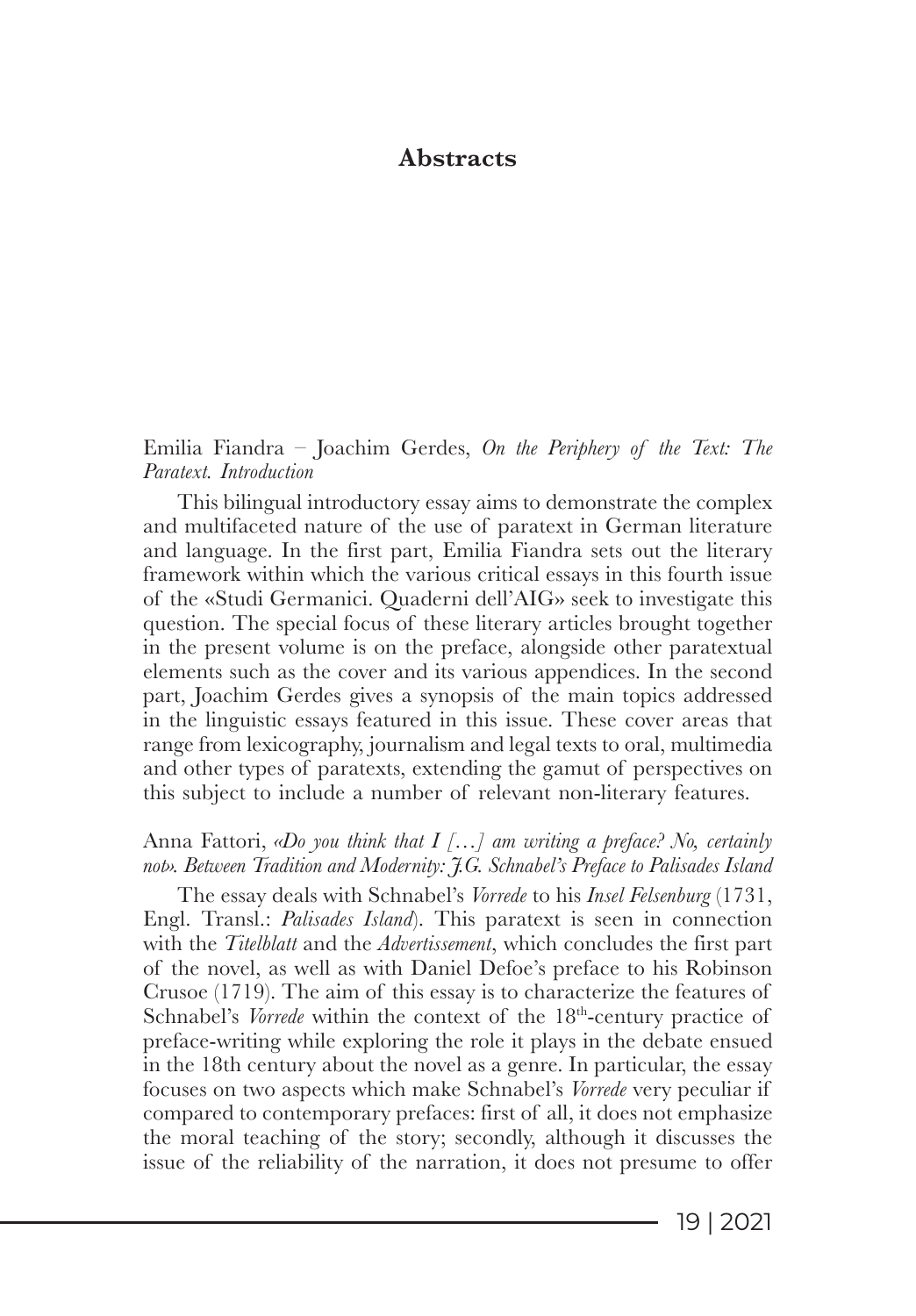a 'true' story. In fact, the author of the preface brings into play the concept of 'Lusus Ingenii', thus anticipating essential issues of the future theory of the novel.

Isabella Ferron, *Prefaces in German Travelogues of the 18th Century: A Historical and Cultural Analysis of Georg Forster's Preface to* Voyage Around the World

The present paper aims to investigate the role that the preface as peritext plays in 18<sup>th</sup>-century German-language travel writings through the analysis of Georg Forster's preface to his *Reise um die Welt* (1777, English Transl: *Voyage Around the World*). Georg Forster and his father took part in James Cook's second voyage around the world (1772-1775) with the task of describing the journey. When they returned to England, Foster's father was prohibited from writing this narrative, so the young Georg decided to describe the journey in his place and published it six weeks before Cook's official report. A year later he translated his work into German. The preface of the German edition is interesting in many ways: Forster wrote it following the fashion of the time, when the preface was a binding part of the work. In this preface, he explains his ideas and how the work was conceived, while putting himself and his work on the scientific map of his time.

### Luca Zenobi, *On the Threshold of Modernity. Paratextual Forms in the German Classicism*

In the correspondence between Goethe and Schiller, many letters – private epitexts according to Genette (*Seuils*) – focus on engravings for magazine covers («Horen», «Musen-Almanach», «Propyläen»). The link between the chosen images and the contents of the periodicals, the format and quality of the reproductions, the type of paper used, printing costs, become decisive factors in the design of these magazines and offer interesting insights into the authorial epitexts.

The essay investigates, in addition to the letters, Goethe's and Schiller's theatrical works; their authorial epitexts can be read as a philosophical manifesto of German Classicism, and their reinterpretation in this perspective, and in connection with other paratexts, may help to reconstruct a more dynamic and livelier image of Weimar Classicism than that which has been consolidated in the canonized 'iconography'.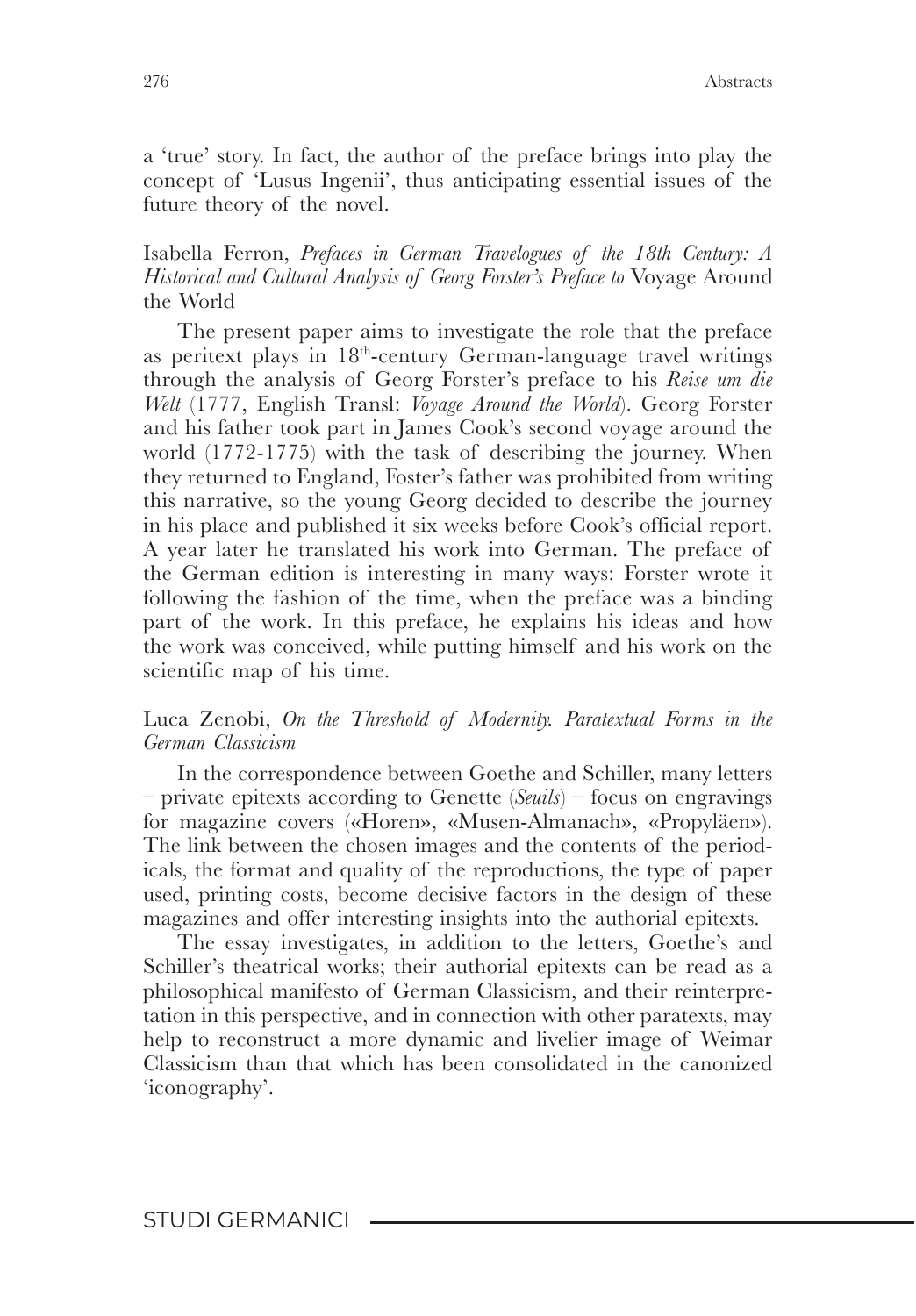# Silvia Ulrich, *Beyond Genette. Digital Paratexts Via Twitter (Engaging) in Dialogue with Friedrich Hebbel and Jean Paul*

Starting from the TweetUp experiment organised by some German theatres between 2012 and 2014, the paper examines these generated tweets as a specific form of multimedia digital paratext. They have a very particular relationship with the original work (the staging, but also the underlying subtext) and the audience, i.e., they move between the realms of performance and reception of literature. The analysis focuses on tweets from the staging of Friedrich Hebbel's *Nibelungen* (1861) and Jean Paul's *Flegeljahre* (1805). From a methodological point of view, these tweets – which can still be seen on the Twitter platform – question Genette's theory of epitexts and peritexts, suggesting the use of new theoretical approaches. They remodernise Brechtian dramaturgy within a changed landscape. Indeed, Tweetup revives the idea that there is a close dialectical relationship between the performance on stage and the audience in the auditorium, but with a bottom-up approach, since the emotional detachment of the spectator that Brecht pursued, in the post-digital era is no longer achieved through a precise authorial intention, but through texts and images tweeted by the audience.

# Anne-Kathrin Gärtig-Bressan, *Paratexts of German-Italian Dictionaries from the 19th Century. What They Look Like and What They Reveal*

In the 19th century, the production of German-Italian dictionaries flourished and important standards for modern bilingual lexicography were set. The paper examines the paratexts of the largest dictionaries of that period: Jagemann (1790-1791), Filippi (1817), Valentini (1831-1836), Feller (1855), Michaelis (1879-1881) and Rigutini – Bulle (1895-1900). As the analysis of the various text types that constitute those paratexts shows, the dictionaries differ significantly as regards the presence and the extent of certain elements such as the preface, lists of abbreviations and sources, grammar tables, or lists of proper names. The study focuses on the prefaces in an attempt to better understand which elements constitute them, before pointing out some peculiarities of Valentini's dictionary. In conclusion, this article summarizes the statements that the paratexts allow us to make about 19th-century bilingual lexicography.

# Paola Di Mauro, *Avant-Garde Distillations: The Covers of German Dada Magazines*

The article, based on paratextual features of German-language Dada magazines, illustrates the alphabetical-optical evolution that led to the emergence of the new typography in the 1920s.In particu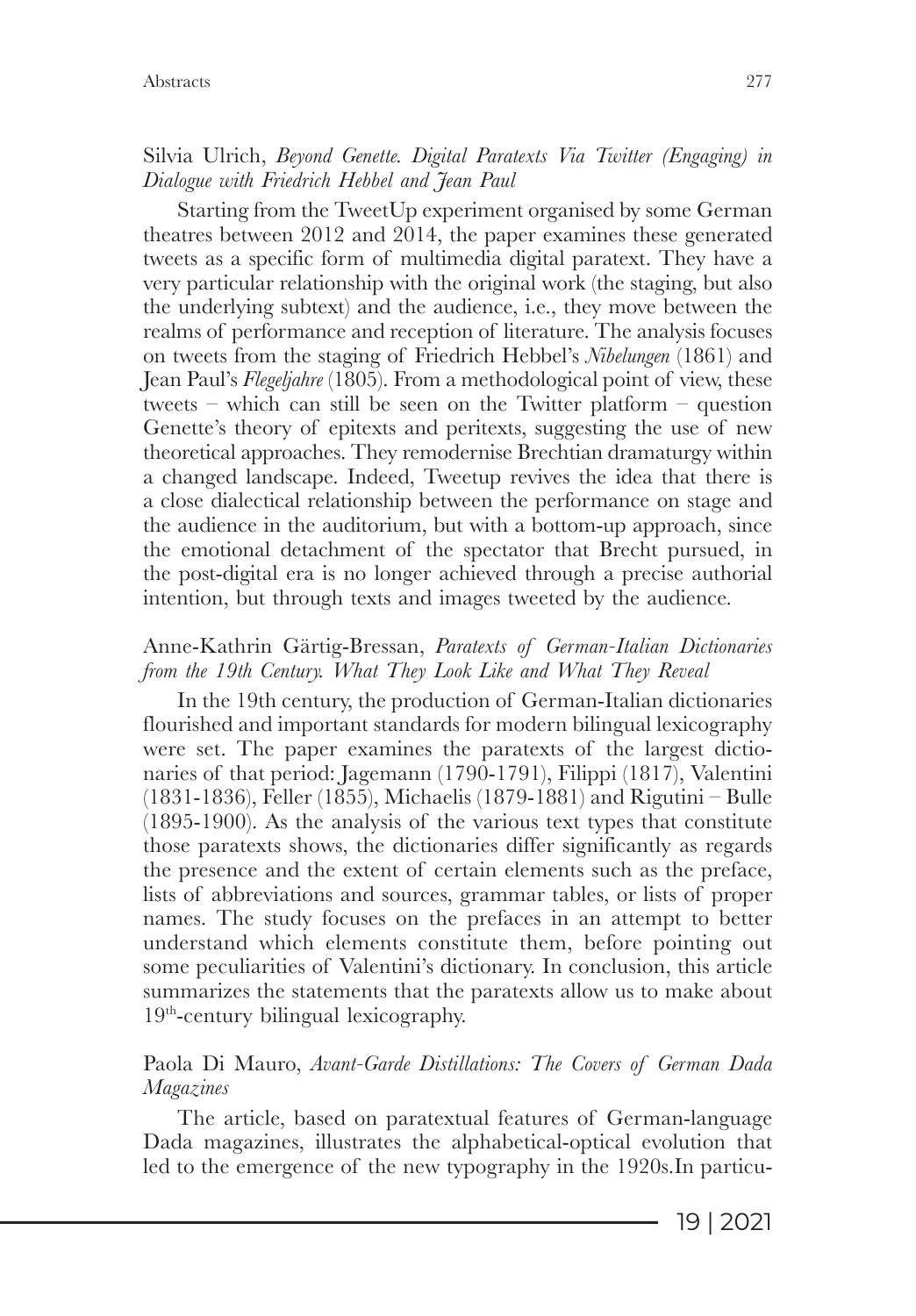lar, from a corpus of German-language covers that are particularly representative of Dada works (1. Covers of German-language Dada magazines), a number of emblematic examples are analysed in order to show the following: the theoretical premises of the new version of the language sign (2. Abstract art: theoretical premises in Zurich); the experiments of the Berlin title pages with collage and photomontage (3. Poetics of chance); the development of Dada-poetics in Hanover through the magazine «Merz» featuring the results of previous experiments and the definition of the new typography as a discipline (4. Typography in power).

#### Alessandra Goggio, *From the «Suhrkamp Culture» to a «Suhrkamp Marketing»? A Comparison Between old and New Peritextual Strategies*

Starting from Genette's theoretical reflections on paratextuality, this article intends to analyse, in a diachronic perspective, some strategies employed by Suhrkamp in the creation of visual peritexts – in particular cover designs –, with the aim of highlighting its progressive shift from a position of intellectual pre-eminence in the German literary field (well summarized by George Steiner's idea of a «Suhrkamp-Kultur») towards the so-called «Mittelbereich», where the sub-field of restricted production and that of mass production meet and the market value tends to overcome the symbolic and cultural worth both of the texts themselves and of the publishing house. To demonstrate these changes, we will focus our attention on two prominent Suhrkamp-series – the «Bibliothek Suhrkamp» (est. 1950) and the «edition suhrkamp» (est. 1963); by providing practical examples of the visual peritextual strategies employed in the beginning, we will attempt to show how these series helped to create the public image of Suhrkamp as a bastion of German progressive culture in the second half of the 20th century. We will then move on to analyse some of the contemporary editorial practices concerning these series which 'visually' testify to Suhrkamp's shift from an avant-garde position in the literary field to a more heterogeneous and market-driven one, whereby the original meaning and values of the series and those of the publishing house itself are being gradually effaced.

#### Elisabetta Longhi, *The Anonymous Translator*

The status of the translator, especially in the publishing field, has changed greatly over the last century. Initially an invisible and anonymous figure, today translators have gained status as second authors of the translated works. Their names now appear on the title page of books under the author's name and title, thus denoting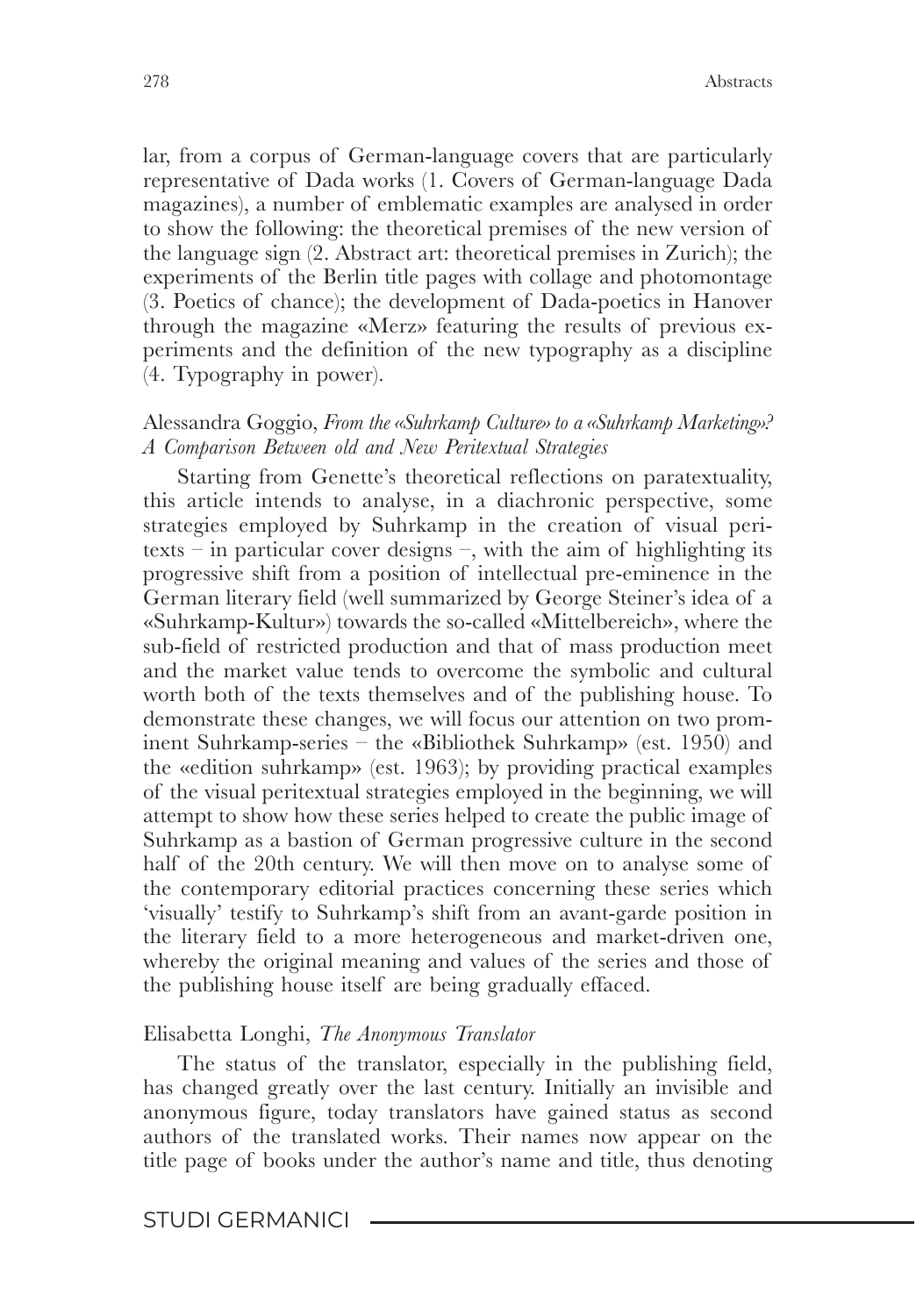a historical evolution with clear social implications. This paper delves into these changes that have come about gradually after WWII, taking into account, on the one hand, the development of translation studies, and on the other, the appearance of the translator's name in the paratext (when mentioned), before tracing the various stages of the path towards recognition and awareness of this profession. The examples taken from German literature books translated into Italian prove that the path described has not been linear or smooth. In fact, it is still an evolving reality.

### Hermann Dorowin, *The Tales of the Scarred Man. Christoph Ransmayr's «White Series»*

In addition to his novels and reportages, Christoph Ransmayr began a parallel production at the end of the nineties: narratives, theatre texts, a picture story, a monologue disguised as an interview, award speeches and other literary short forms. What ties all of these texts together is the poetic, sometimes ironic, then again polemical writing style of these «playful forms of narration», which finds a correlation in the graphic dimension. The white hardcover volumes published by S. Fischer Verlag, averaging about eighty pages, stand out due to their special format (13x22 cm) and the refined choice of the title illustrations linked to their respective text. The narrative element is predominant, while the significant metaliterary, poetological reflections mostly run beneath the surface of the text in a sceptical, self-deprecating, playful form. Finally, political, historical and cosmological thoughts become increasingly relevant, so that the «White Series», so clearly marked in a paratextual manner, becomes an indispensable addition to Ransmayr's oeuvre in this respect as well.

### Alessandro Costazza, *Paratextual Strategies in Benjamin Stein's Novel* The Canvas

The striking layout of Benjamin Stein's novel *Die Leinwand* (Engl. Transl.: *The Canvas*) which has no front and back cover but two front covers, deliberately breaks with the conventions of the peritext and thus irritates the reader. Only gradually does the reader understand that the volume contains two separate stories, each beginning on one side and meeting in the middle, which the reader is supposed to read sequentially or simultaneously, switching from one to the other. In other words, the peritext suggests that this novel is a hypertext in which the authorial function tends to disappear, whereas the reader is assigned a productive role in generating meaning. This idea is then further reinforced in a new form of epitext, i.e., on Stein's literary blog

19 | 2021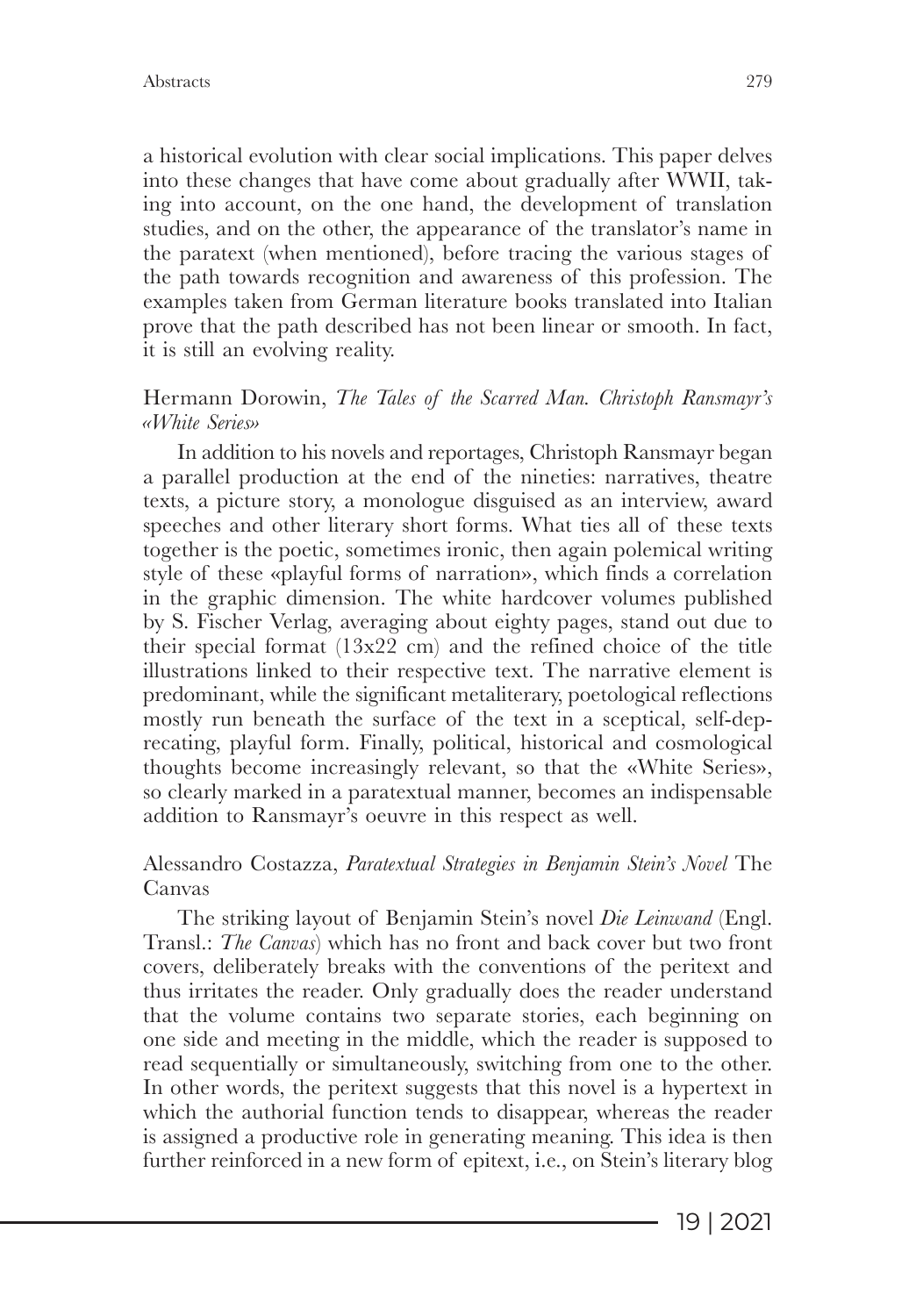«Turmsegler». Although the blog provides a form of communication that is interactive by definition, the role of the reader remains rather passive, while the author, declared dead in the peritext, celebrates his return. Not only is he always present with his posts, but he also embarks on a game to confuse the reader, not only about the facts and fictions of the narrative but also about his own constructed identity.

### Silvia Verdiani, *The Relationship Between Cover Image, Epigraphs and Text in Franzobel's Novel* The Raft of the Medusa*: The Construction of Meaning in a Case of Multimedia Intertextuality*

This paper focuses on the relationship between cover image, epigraphs and prologue in the novel *Das Floß der Meduse* (En. Transl.: *The Raft of the Medusa*) by the Austrian writer Franzobel. It deals with the various intersemiotic aspects of the novel and the way in which the construction of the sense of the written text is realised on a functional linguistic level, while proposing a model of interpretation. Indeed, the use of multimedia intertextuality is a narrative strategy which, in the era of multimodal communication, is increasingly present. In the case of complex texts such as postmodern novels, a category this work by Franzobel belongs to, inferential relations are often extended in terms of intertextuality to visual repertoires, which inevitably also influences the translation approach. The most recent literature has led us to reflect on the complex role of images or other synaesthetic elements in the construction of meaning and on how the linguistic-textual analysis of a literary work in the presence of these elements may be approached.

#### Stefano Apostolo, *«Christian Kracht is a very clever boy».* Eurotrash *and the Paratext Between Irritation and Metafiction*

Christian Kracht's paratexts constantly oscillate between originality and smart market strategies. While his epitexts mostly have an irritating effect, his peritexts often complete the semantic dimension of his texts and become understandable only in connection to them. His new novel *Eurotrash* puts the reader in front of a particularly complex paratext: How should the title be understood? What is the meaning of the cover image, of the dedication and the epigraphs? The back cover contains a truly clever, half-true quotation of Handke's (a brilliant PR strategy) and a brief text of Kehlmann's, whose name often recurs in the novel and represents a bridge between the text and his paratext. Not least, a brief note in the imprint claims the fictionality of the whole story. Not only does it have the function to protect the author against possible plaintiffs, but it also amplifies the strong (meta)fictional ambivalence of the novel and the unreliability of the narrator.

#### STUDI GERMANICI